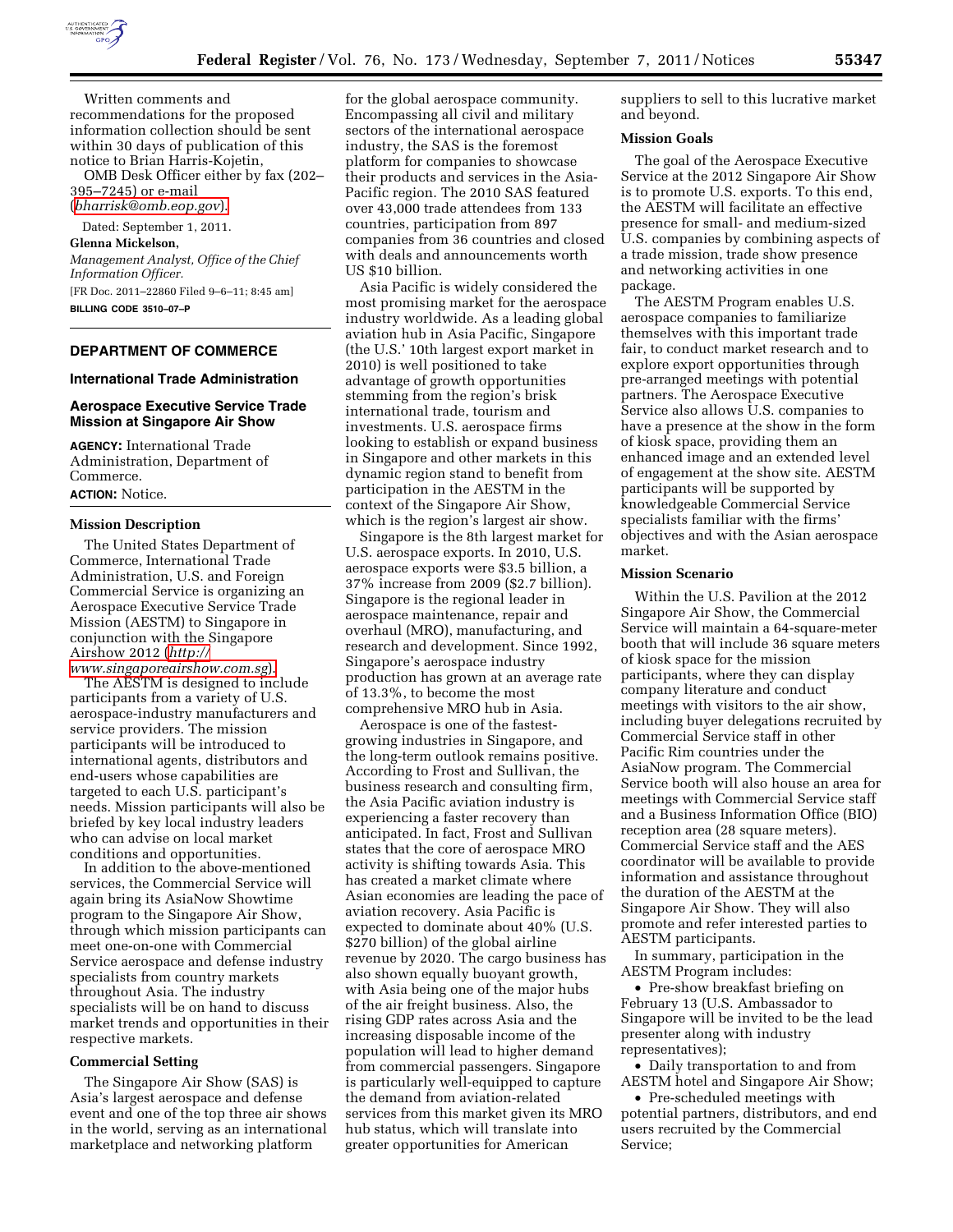• One show entry pass per company representative;

• Participation in U.S. Exhibitors Welcome Reception;

• One invitation to the U.S. VIP reception per participant;

• Access to Official U.S. Pavilion/BIO amenities, including meeting area and

shared business center when not in use for AsiaNow one-on-one appointments;

• Individual kiosk space (3.0 m<sup>2</sup>) within the U.S. Pavilion for displaying company literature and posters and conducting meetings;

• Copy of the official 2012 Singapore Air Show Exhibitor's Directory;

• Meetings with Commercial Service aerospace and defense industry specialists from U.S. Embassies and Consulates across Asia;

• Assistance from on-site AESTM program coordinator.

Proposed Timetable

| Briefing at the AESTM hotel on program and country/regional market.                 |
|-------------------------------------------------------------------------------------|
| One-on-one business matchmaking appointments                                        |
| Evening reception for U.S. exhibitors.                                              |
| Attend U.S. Pavilion opening with VIP delegates at Singapore Air Show.              |
| One-on-one meetings on the show floor and walk show floor.                          |
| One-on-one meetings on the show floor or participants to walk show floor.           |
| Evening U.S. VIP Reception.                                                         |
| AsiaNow Showtime Program, participants walk show floor, and any follow-up meetings. |
| Friday afternoon AES Trade Mission debrief.                                         |
|                                                                                     |
| Friday evening no host dinner (optional).                                           |
|                                                                                     |

#### **Participation Requirements**

All parties interested in participating in the AESTM at the Singapore Air Show must complete and submit an application package for consideration by the Department of Commerce. All applicants will be evaluated on their ability to meet certain conditions and best satisfy the selection criteria as outlined below. A maximum of 12 companies will be selected to participate in the mission from the applicant pool. U.S. companies already doing business in Singapore as well as U.S. companies seeking to enter the Singaporean and other Asian markets for the first time may apply.

#### *Fees and Expenses*

After a company has been selected to participate on the mission, a payment to the Department of Commerce in the form of a participation fee is required. The participation fee will be \$7,400 for large firms and \$6,600 for a small or medium-sized enterprise (SME).\* The fee for each additional firm representative (large firm or SME) is \$500. Expenses for travel to and from Singapore, lodging, most meals, and incidentals will be the responsibility of each mission participant.

## *Conditions for Participation*

• An applicant must submit a completed and signed mission

application and supplemental application materials, including adequate information on the company's products and/or services, primary market objectives, and goals for participation. If the Department of Commerce receives an incomplete application, the Department may reject the application, request additional information, or take the lack of information into account when evaluating the applications.

• Each applicant must also certify that the products and services it seeks to export through the mission are either produced in the United States, or, if not, marketed under the name of a U.S. firm and have at least 51 percent U.S. content of the value of the finished product or service.

• Each applicant's products must meet the Singapore Air Show trade fair rules, which can be found at *[http://](http://www.singaporeAirShow.com.sg/)  [www.singaporeAirShow.com.sg/.](http://www.singaporeAirShow.com.sg/)* 

## *Selection Criteria for Participation*

Selection will be based on the following criteria:

• Suitability of the company's products or services to the market;

• Applicant's potential for business in India and in the region, including likelihood of exports resulting from the mission;

• Consistency of the applicant's goals and objectives with the stated scope of the mission;

Diversity of company size, sector or subsector, and location may also be considered during the review process.

Referrals from political organizations and any documents containing references to partisan political activities (including political contributions) will be removed from an applicant's submission and not considered during the selection process.

## **Timeframe for Recruitment and Applications**

Mission recruitment will be conducted in an open and public manner, including publication in the **Federal Register** and posting on the Commerce Department trade missions calendar—*[http://www.ita.doc.gov/](http://www.ita.doc.gov/doctm/tmcal.html)  [doctm/tmcal.html](http://www.ita.doc.gov/doctm/tmcal.html)*—and other Internet Web sites, publication in domestic trade publications and association newsletters, mailings from internal mailing lists, faxes to internal aerospace clients, e-mails to aerospace distribution lists, and promotion at industry meetings, symposia, conferences, trade shows, and other events. The ITA Aerospace and Defense Technology Team members in U.S. Export Assistance Centers will have the lead in recruiting the AESTM.

Recruitment for the mission will begin immediately and conclude no later than November 28, 2011. The mission will open on a first come first served basis. Applications received after November 28, 2011, will be considered only if space and scheduling constraints permit.

## **Contacts**

## *Aerospace and Defense Technology Team Contact*

Stephanie Heckel, Greensboro U.S. Export Assistance Center, 342 N. Elm Street, Greensboro, NC 27402, Tel: (336) 333–5345, Fax: (336) 333–5158, E-mail: *[Stephanie.Heckel@trade.gov.](mailto:Stephanie.Heckel@trade.gov)* 

#### *U.S. Commercial Service in Singapore*

Hawcheng Ng, American Embassy, 27 Napier Road, Singapore 258508, Tel. 011–(65) 6476–9037, Fax 011–(65)

<sup>\*</sup> An SME is defined as a firm with 500 or fewer employees or that otherwise qualifies as a small business under SBA regulations (see *[http://](http://www.sba.gov/services/contracting_opportunities/sizestandardstopics/index.html) [www.sba.gov/services/contracting](http://www.sba.gov/services/contracting_opportunities/sizestandardstopics/index.html)*\_*opportunities/ [sizestandardstopics/index.html](http://www.sba.gov/services/contracting_opportunities/sizestandardstopics/index.html)*). Parent companies, affiliates, and subsidiaries will be considered when determining business size. The dual pricing reflects the Commercial Service's user fee schedule that became effective May 1, 2008 (see *[http://](http://www.export.gov/newsletter/march2008/initiatives.html) [www.export.gov/newsletter/march2008/](http://www.export.gov/newsletter/march2008/initiatives.html)  [initiatives.html](http://www.export.gov/newsletter/march2008/initiatives.html)* for additional information).